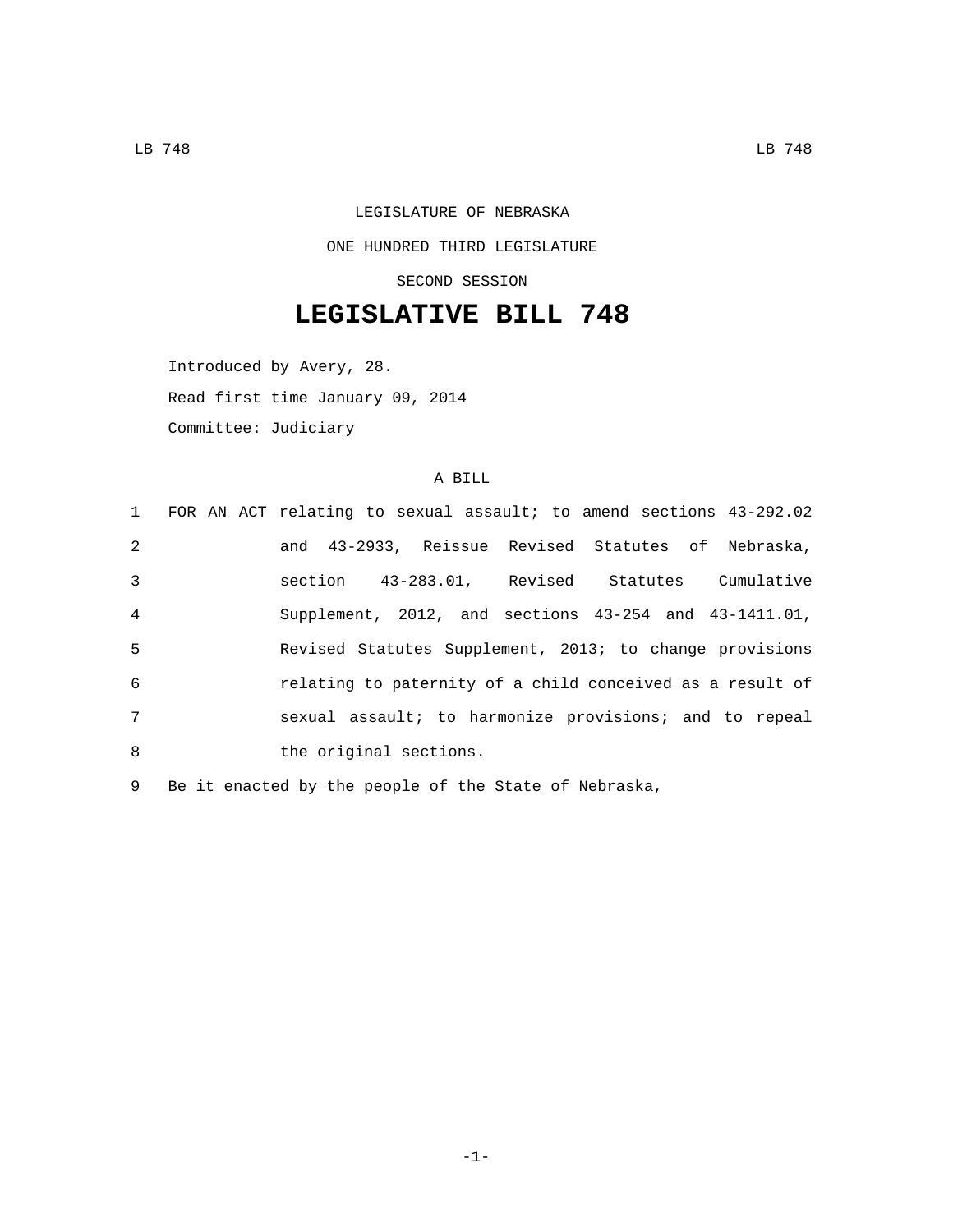Section 1. Section 43-254, Revised Statutes Supplement, 2 2013, is amended to read:

 43-254 Pending the adjudication of any case, and subject to subdivision (5) of section 43-251.01, if it appears that the need for placement or further detention exists, the juvenile may be (1) placed or detained a reasonable period of time on order of the court in the temporary custody of either the person having charge of the juvenile or some other suitable person, (2) kept in some suitable place provided by the city or county authorities, (3) placed in any proper and accredited charitable institution, (4) placed in a state institution, except any adult correctional facility, when proper facilities are available and the only local facility is a city or county jail, at the expense of the committing county on a per diem basis as determined from time to time by the head of the particular institution, (5) placed in the temporary care and custody of the Department of Health and Human Services when it does not appear that there is any need for secure detention, except that beginning October 1, 2013, no juvenile alleged to be a juvenile described in subdivision (1), (2), (3)(b), or (4) of section 43-247 shall be placed in the care and custody or under the supervision of the Department of Health and Human Services, or (6) beginning October 1, 2013, offered supervision options as determined pursuant to section 43-260.01, through the Office of Probation Administration as ordered by the court and agreed to in writing by the parties, if the juvenile is alleged to be a juvenile described in subdivision (1), (2), (3)

-2-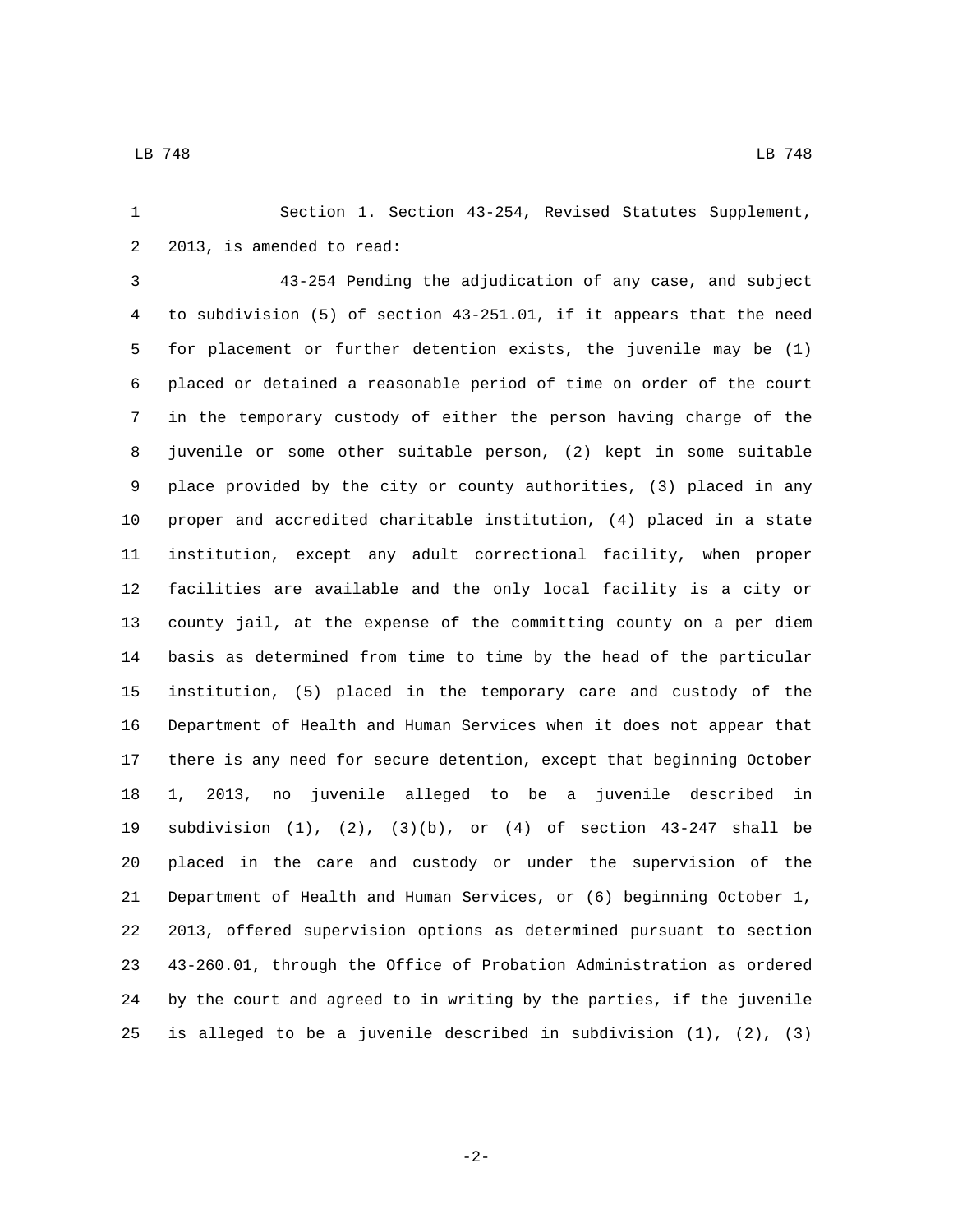(b), or (4) of section 43-247 and it does not appear that there is any need for secure detention. The court may assess the cost of such placement or detention in whole or in part to the parent of the juvenile as provided in section 43-290.4

 If a juvenile has been removed from his or her parent, guardian, or custodian pursuant to subdivision (2) of section 43-248, the court may enter an order continuing detention or placement upon a written determination that continuation of the juvenile in his or her home would be contrary to the health, safety, or welfare of such juvenile and that reasonable efforts were made to preserve and 11 reunify the family if required under subsections (1) through (4) of 12 section 43-283.01.

 Sec. 2. Section 43-283.01, Revised Statutes Cumulative 14 Supplement, 2012, is amended to read:

 43-283.01 (1) In determining whether reasonable efforts have been made to preserve and reunify the family and in making such reasonable efforts, the juvenile's health and safety are the 18 paramount concern.

 (2) Except as provided in subsection subsections (4) and 20 (5) of this section, reasonable efforts shall be made to preserve and reunify families prior to the placement of a juvenile in foster care to prevent or eliminate the need for removing the juvenile from the juvenile's home and to make it possible for a juvenile to safely 24 return to the juvenile's home.

(3) If continuation of reasonable efforts to preserve and

-3-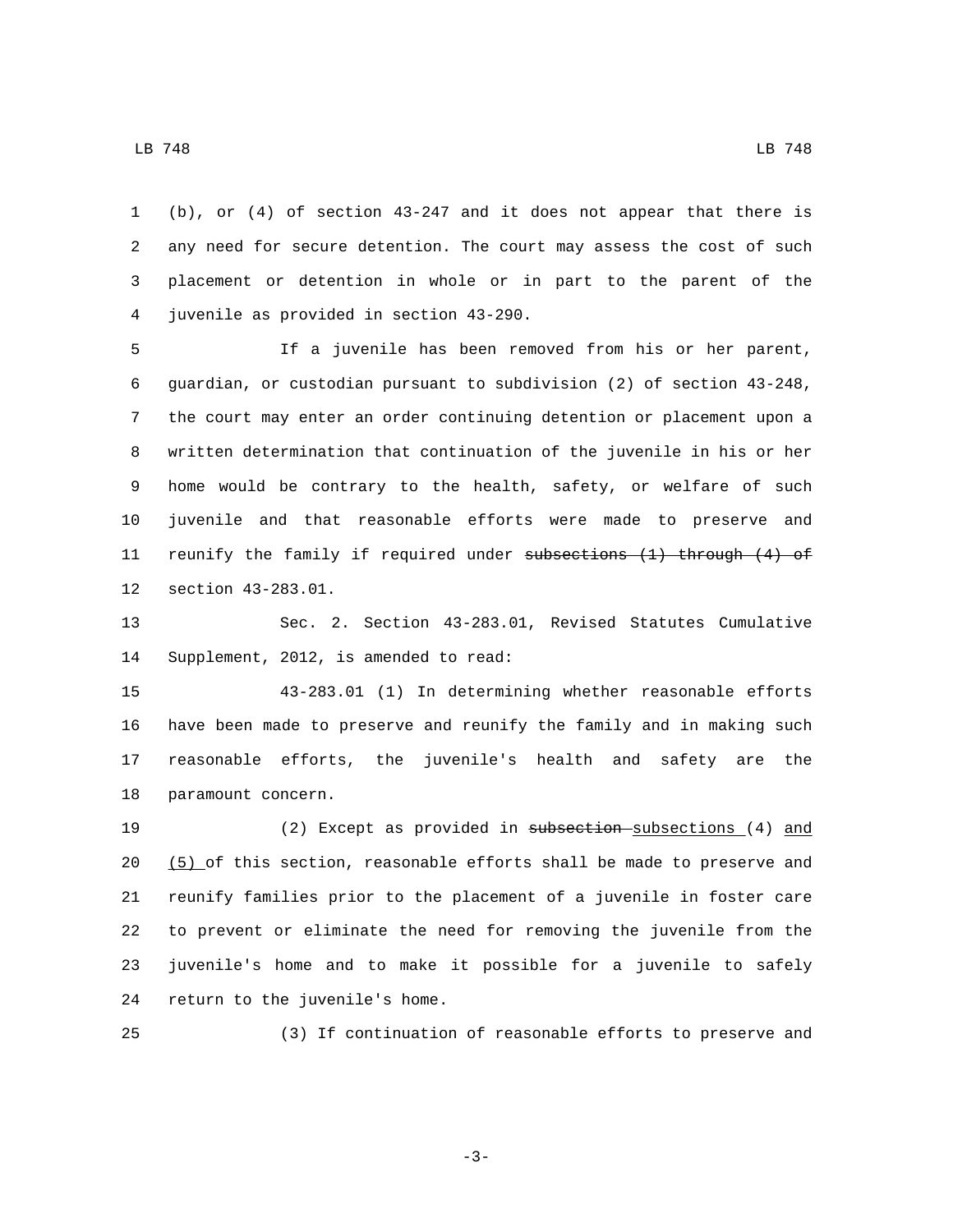reunify the family is determined to be inconsistent with the permanency plan determined for the juvenile in accordance with a permanency hearing under section 43-1312, efforts shall be made to place the juvenile in a timely manner in accordance with the permanency plan and to complete whatever steps are necessary to 6 finalize the permanent placement of the juvenile.

 (4) Reasonable efforts to preserve and reunify the family are not required if a court of competent jurisdiction has determined 9 that:

 (a) The parent of the juvenile has subjected the juvenile or another minor child to aggravated circumstances, including, but not limited to, abandonment, torture, chronic abuse, or sexual abuse; (b) The parent of the juvenile has (i) committed first or second degree murder to another child of the parent, (ii) committed voluntary manslaughter to another child of the parent, (iii) aided or abetted, attempted, conspired, or solicited to commit murder, or aided or abetted voluntary manslaughter of the juvenile or another child of the parent, (iv) committed a felony assault which results in serious bodily injury to the juvenile or another minor child of the parent, or (v) been convicted of felony sexual assault of the other parent of the juvenile under section 28-319.01 or 28-320.01 or a comparable crime in another state; or

 (c) The parental rights of the parent to a sibling of the 24 juvenile have been terminated involuntarily.

(5) If the family includes a child who was conceived by

-4-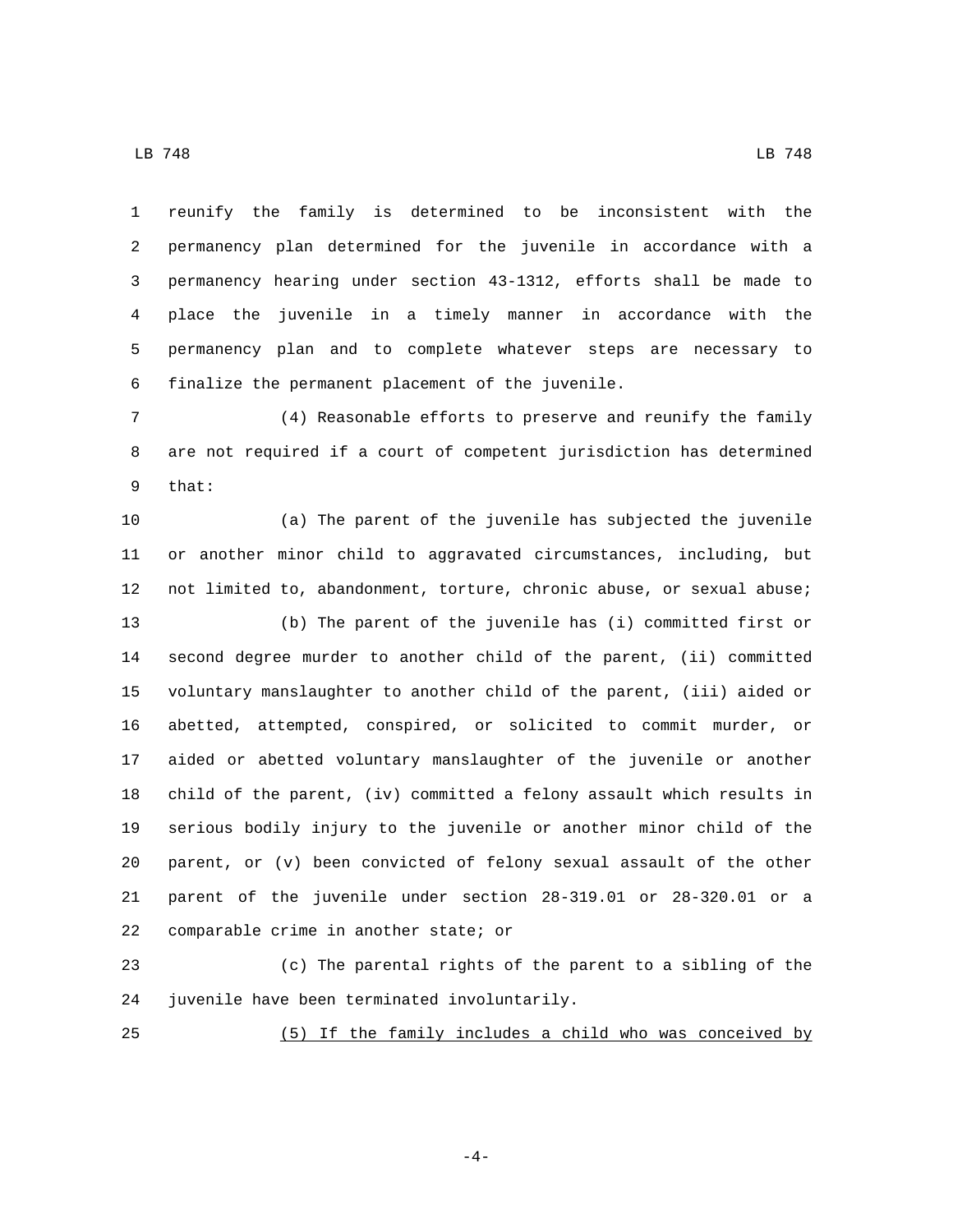the victim of a sexual assault and the biological father is convicted of the crime under section 28-319 or 28-320, the biological father of such child shall not be considered a part of the child's family for purposes of requiring reasonable efforts to preserve and reunify the 5 family.

 $\sqrt{(5)-(6)}$  If reasonable efforts to preserve and reunify the 7 family are not required because of a court determination made under 8 subsection (4) or (5) of this section, a permanency hearing, as provided in section 43-1312, shall be held for the juvenile within thirty days after the determination, reasonable efforts shall be made to place the juvenile in a timely manner in accordance with the permanency plan, and whatever steps are necessary to finalize the permanent placement of the juvenile shall be made.

14 (6) (7) Reasonable efforts to place a juvenile for adoption or with a guardian may be made concurrently with reasonable efforts to preserve and reunify the family, but priority shall be given to preserving and reunifying the family as provided in this 18 section.

 Sec. 3. Section 43-292.02, Reissue Revised Statutes of 20 Nebraska, is amended to read:

 43-292.02 (1) A petition shall be filed on behalf of the state to terminate the parental rights of the juvenile's parents or, if such a petition has been filed by another party, the state shall join as a party to the petition, and the state shall concurrently identify, recruit, process, and approve a qualified family for an

-5-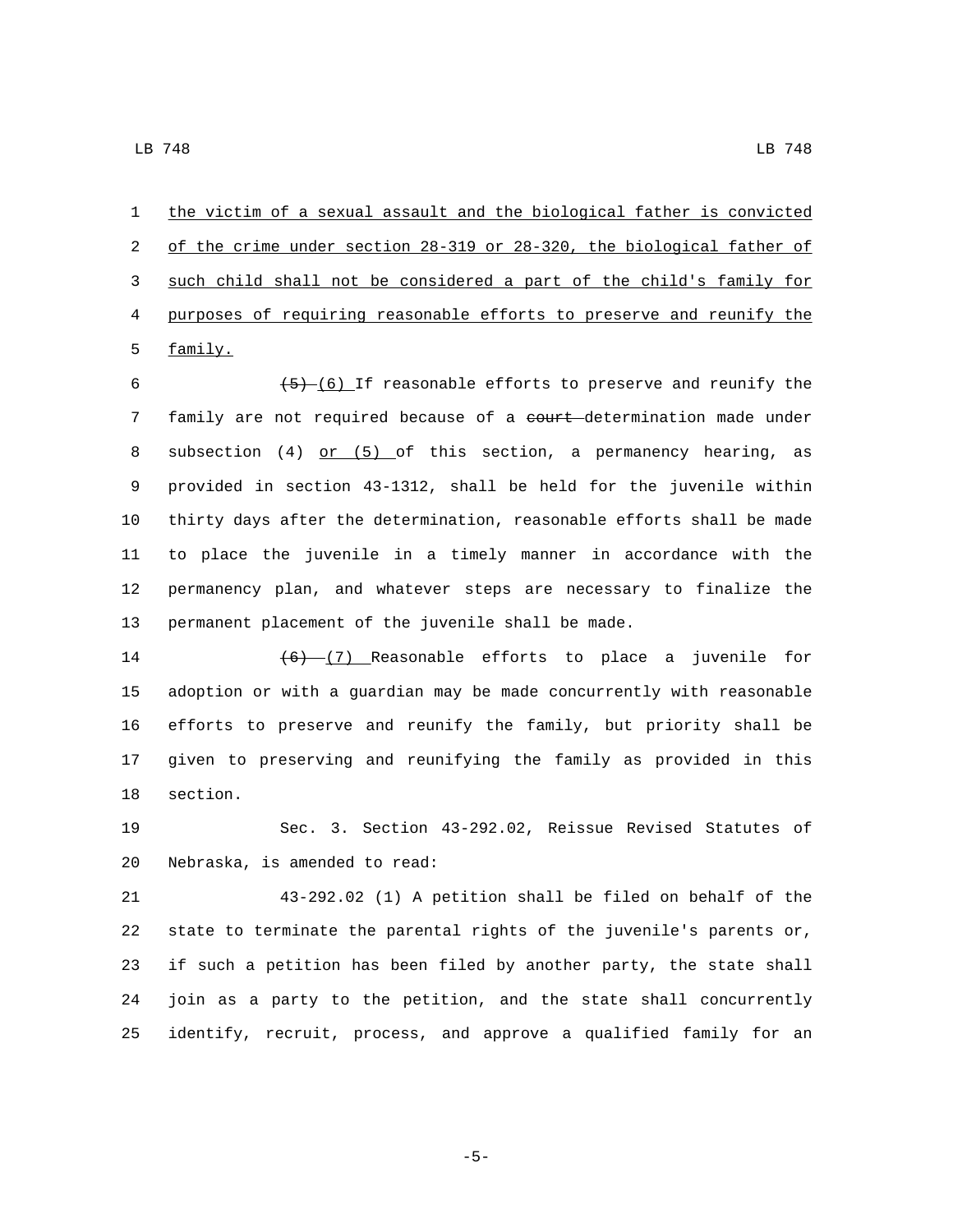1 adoption of the juvenile, if:

 (a) A juvenile has been in foster care under the responsibility of the state for fifteen or more months of the most recent twenty-two months; or4

 (b) A court of competent jurisdiction has determined the juvenile to be an abandoned infant or has made a determination that the parent has committed murder of another child of the parent, committed voluntary manslaughter of another child of the parent, aided or abetted, attempted, conspired, or solicited to commit murder, or aided or abetted voluntary manslaughter of the juvenile or another child of the parent, or committed a felony assault that has resulted in serious bodily injury to the juvenile or another minor child of the parent. For purposes of this subdivision, infant means a 14 child eighteen months of age or younger.

 (2) A petition shall not be filed on behalf of the state to terminate the parental rights of the juvenile's parents or, if such a petition has been filed by another party, the state shall not join as a party to the petition if the sole factual basis for the petition is that (a) the parent or parents of the juvenile are financially unable to provide health care for the juvenile or (b) the parent or parents of the juvenile are incarcerated. The fact that a qualified family for an adoption of the juvenile has been identified, recruited, processed, and approved shall have no bearing on whether 24 parental rights shall be terminated.

(3) The petition is not required to be filed on behalf of

-6-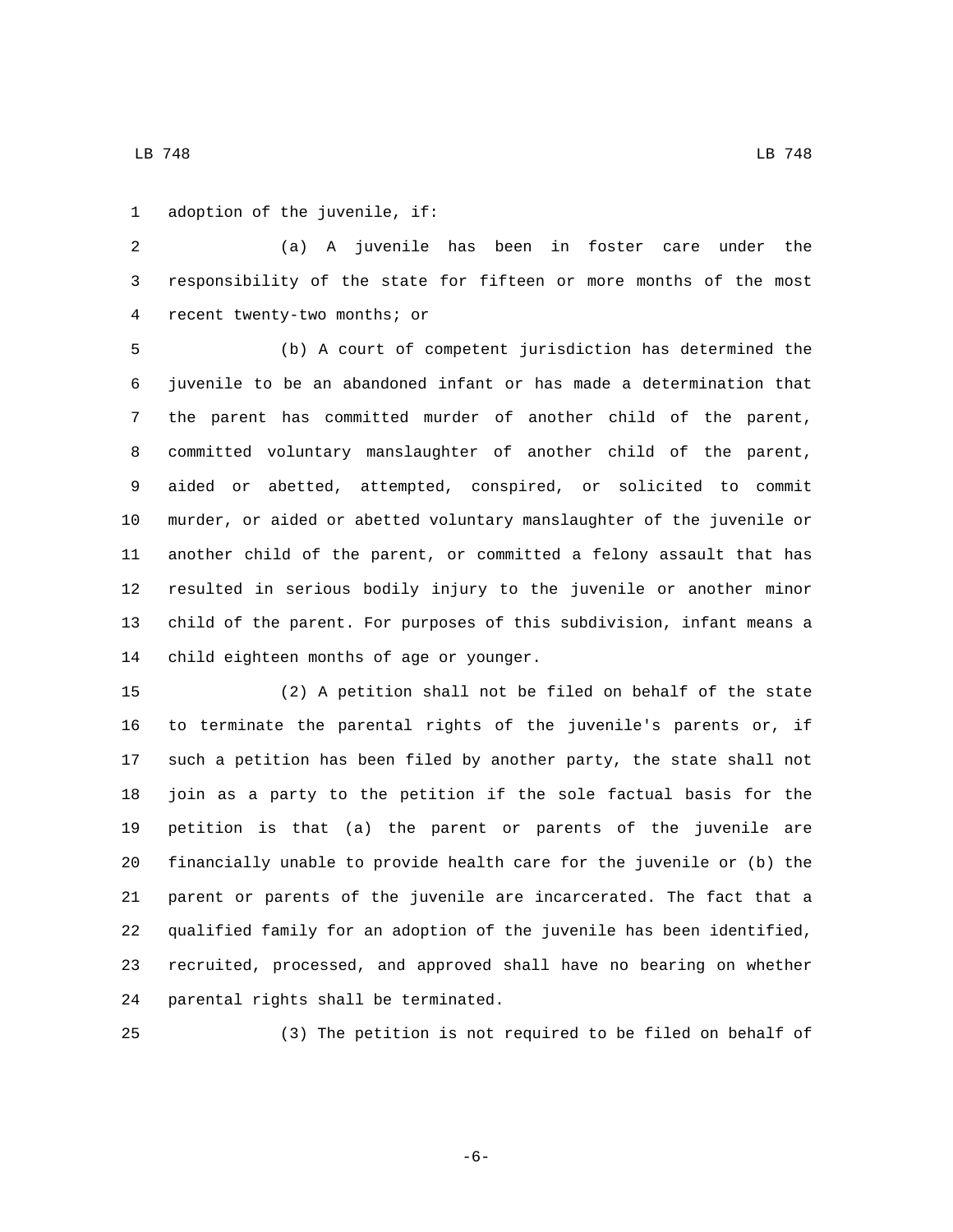the state or if a petition is filed the state shall not be required to join in a petition to terminate parental rights or to concurrently find a qualified family to adopt the juvenile under this section if: (a) The child is being cared for by a relative; (b) The Department of Health and Human Services has documented in the case plan or permanency plan, which shall be available for court review, a compelling reason for determining that filing such a petition would not be in the best interests of the 9 juvenile; or (c) The family of the juvenile has not had a reasonable opportunity to avail themselves of the services deemed necessary in the case plan or permanency plan approved by the court if reasonable efforts to preserve and reunify the family are required under section 14 43-283.01. (4) If a child is conceived by the victim of a sexual assault and the biological father is convicted of the crime under section 28-319 or 28-320, the county attorney shall file a petition on behalf of the state to terminate the parental rights of the biological father and the conviction shall be conclusive evidence that the parental rights of the biological father should be 21 terminated, unless the child's biological mother or guardian consents otherwise and the court finds that not terminating the parental 23 rights of the biological father is in the best interests of the child.

-7-

Sec. 4. Section 43-1411.01, Revised Statutes Supplement,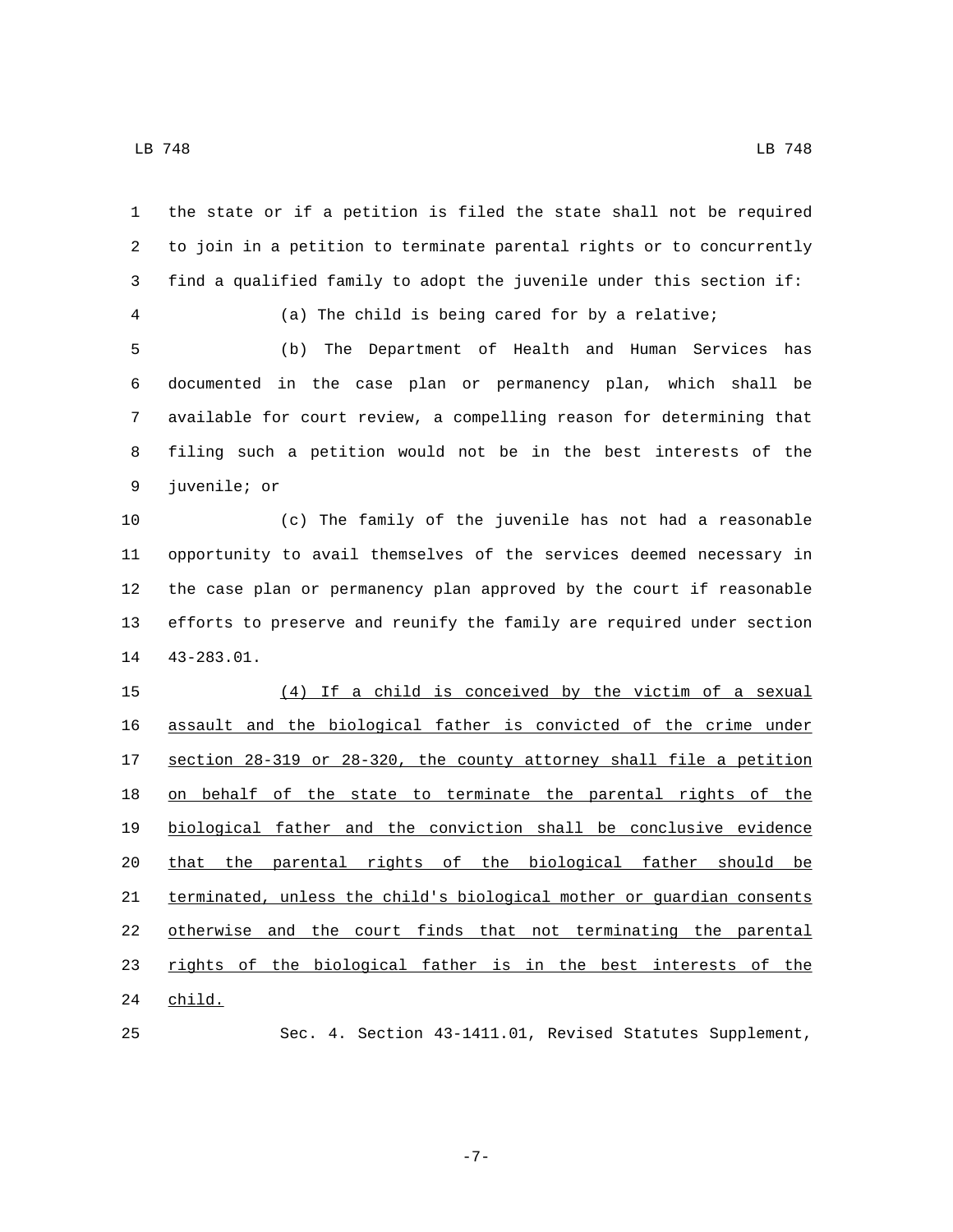1 2013, is amended to read:

 43-1411.01 (1) An action for paternity or parental support under sections 43-1401 to 43-1418 may be initiated by filing a complaint with the clerk of the district court as provided in section 25-2740. Such proceeding may be heard by the county court or the district court as provided in section 25-2740. A paternity determination under sections 43-1411 to 43-1418 may also be decided in a county court or separate juvenile court if the county court or separate juvenile court already has jurisdiction over the child whose 10 paternity is to be determined.

 (2) Whenever termination of parental rights is placed in issue in any case arising under sections 43-1401 to 43-1418, the Nebraska Juvenile Code and the Parenting Act shall apply to such 14 proceedings.

 (3) The court shall stay the paternity action if there is a pending criminal allegation of sexual assault under section 28-319 17 or 28-320 against the alleged father with regard to the conception of 18 the child. If the alleged father is not found guilty, the paternity action shall proceed. If the alleged father is found guilty, the paternity of the child is established by the conviction and the parental rights of the biological father may be terminated.

 Sec. 5. Section 43-2933, Reissue Revised Statutes of 23 Nebraska, is amended to read:

 43-2933 (1)(a) No person shall be granted custody of, or unsupervised parenting time, visitation, or other access with, a

-8-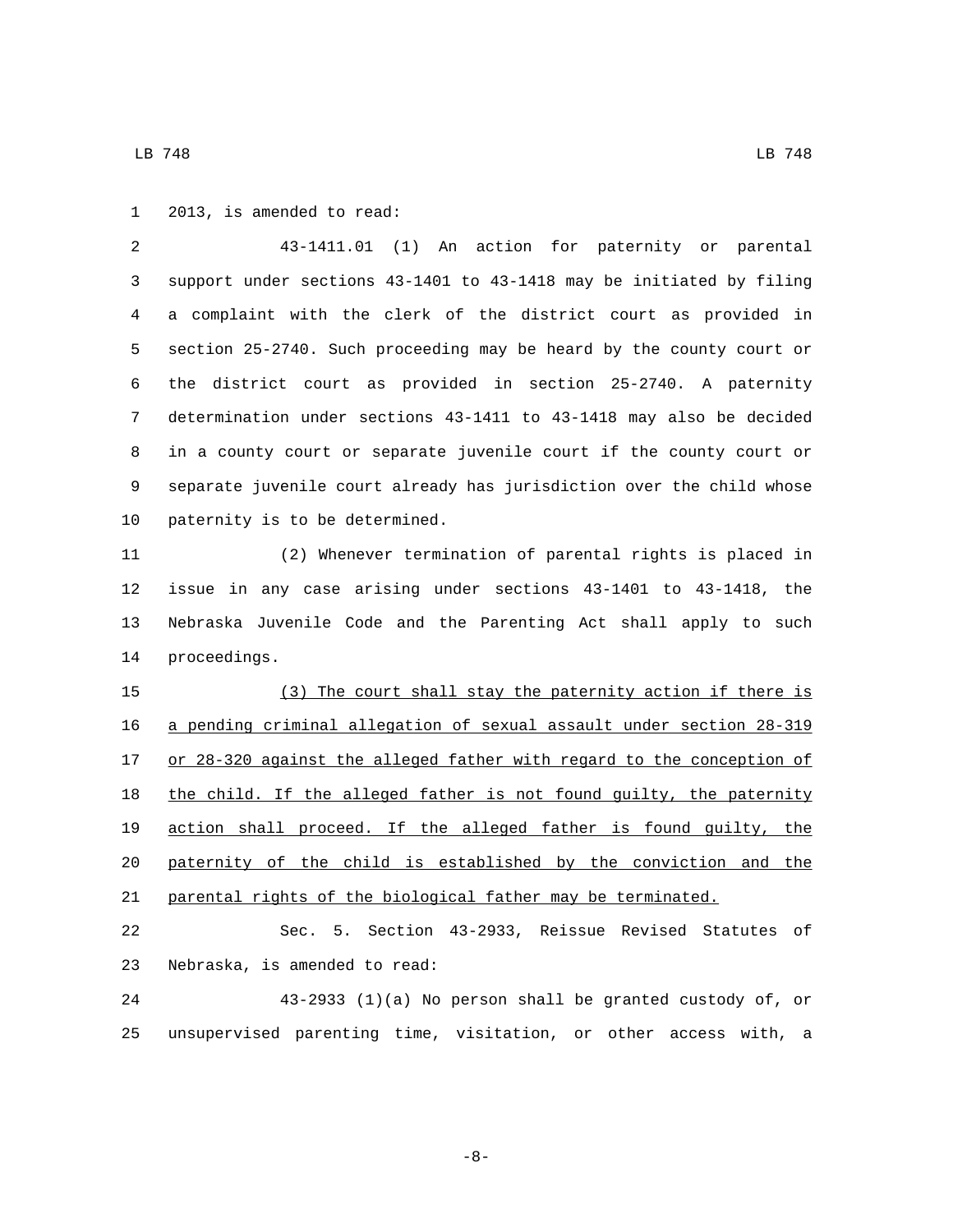child if the person is required to be registered as a sex offender under the Sex Offender Registration Act for an offense that would make it contrary to the best interests of the child for such access or for an offense in which the victim was a minor or if the person has been convicted under section 28-311, 28-319.01, 28-320, 28-320.01, or 28-320.02, unless the mother or guardian consents and 7 the court finds that there is no significant risk to the child and 8 states its reasons in writing or on the record.

 (b) No person shall be granted custody of, or unsupervised parenting time, visitation, or other access with, a child if anyone residing in the person's household is required to register as a sex offender under the Sex Offender Registration Act as a result of a felony conviction in which the victim was a minor or for an offense that would make it contrary to the best interests of the child for such access unless the court finds that there is no significant risk to the child and states its reasons in writing or on 17 the record.

 (c) The fact that a child is permitted unsupervised contact with a person who is required, as a result of a felony conviction in which the victim was a minor, to be registered as a sex offender under the Sex Offender Registration Act shall be prima facie evidence that the child is at significant risk. When making a determination regarding significant risk to the child, the prima facie evidence shall constitute a presumption affecting the burden of producing evidence. However, this presumption shall not apply if

-9-